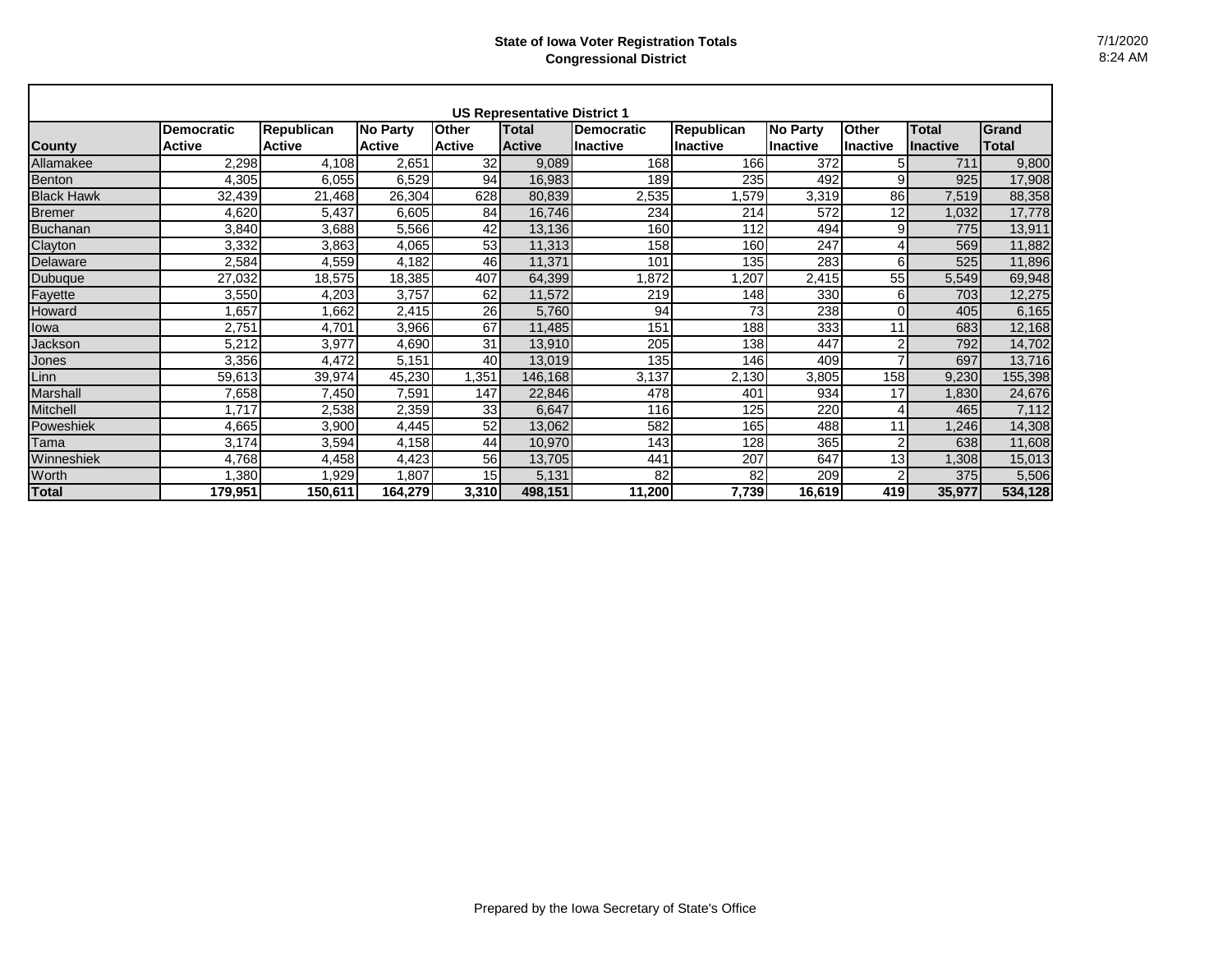|                  |                   |                   |                 |               | <b>US Representative District 2</b> |            |                   |                 |                 |                 |         |
|------------------|-------------------|-------------------|-----------------|---------------|-------------------------------------|------------|-------------------|-----------------|-----------------|-----------------|---------|
|                  | <b>Democratic</b> | <b>Republican</b> | <b>No Party</b> | <b>Other</b>  | <b>Total</b>                        | Democratic | <b>Republican</b> | <b>No Party</b> | <b>Other</b>    | Total           | Grand   |
| <b>County</b>    | <b>Active</b>     | <b>Active</b>     | <b>Active</b>   | <b>Active</b> | <b>Active</b>                       | Inactive   | <b>Inactive</b>   | <b>Inactive</b> | <b>Inactive</b> | <b>Inactive</b> | Total   |
| Appanoose        | 2.131             | 3,220             | 2,606           | 35            | 7,992                               | 177        | 205               | 440             |                 | 826             | 8,818   |
| Cedar            | 3,413             | 4,322             | 4,015           | 71            | 11.821                              | 143        | 183               | 289             | 15              | 630             | 12,451  |
| Clarke           | .476              | 2,244             | .836            | 27            | 5.583                               | 80         | 101               | 238             | 6               | 425             | 6,008   |
| Clinton          | 10.074            | 8,932             | 11,643          | 132           | 30.781                              | 759        | 424               | 1,362           | 17              | 2,562           | 33,343  |
| <b>Davis</b>     | ,539              | 1,983             | .267            | 21            | 4.810                               | 86         | 97                | 141             | $\overline{2}$  | 326             | 5,136   |
| Decatur          | .315              | 1,857             | .225            | 29            | 4,426                               | 180        | 121               | 214             | 6               | 521             | 4,947   |
| Des Moines       | 10,489            | 7.406             | 8,034           | 159           | 26.088                              | 682        | 347               | 875             | 21              | .925            | 28,013  |
| Henry            | 2,951             | 5,232             | 4,199           | 61            | 12,443                              | 253        | 307               | 630             | 4               | 1,194           | 13,637  |
| Jasper           | 8,361             | 8,027             | 8,421           | 108           | 24,917                              | 326        | 281               | 607             | $\overline{7}$  | 1,221           | 26,138  |
| Jefferson        | 4,448             | 3,339             | 2,575           | 84            | 10,446                              | 344        | 151               | 378             | 12              | 885             | 11,331  |
| Johnson          | 49,821            | 16,955            | 23,480          | 644           | 90,900                              | 7,719      | 3,484             | 7,493           | 270             | 18,966          | 109,866 |
| <b>Keokuk</b>    | .684              | 2,670             | 2,012           | 23            | 6.389                               | 95         | 103               | 173             | 3               | 374             | 6,763   |
| Lee              | 8,546             | 5,317             | 7,100           | 128           | 21,091                              | 619        | 334               | 1,057           | 25              | 2,035           | 23,126  |
| Louisa           | ,729              | 2.679             | 2,305           | 30            | 6.743                               | 89         | 86                | 210             | 4               | 389             | 7,132   |
| Lucas            | .280              | 2,399             | 1.786           | 24            | 5,489                               | 74         | 115               | 185             | 3               | 377             | 5,866   |
| Mahaska          | 2,702             | 6.953             | 3,873           | 80            | 13.608                              | 263        | 322               | 544             |                 | 1.136           | 14,744  |
| <b>Marion</b>    | 5,429             | 10,251            | 6,589           | 115           | 22,384                              | 402        | 583               | 807             | 13              | 1.805           | 24,189  |
| Monroe           | .364              | 1.880             | .395            | 23            | 4.662                               | 64         | 76                | 152             | 3               | 295             | 4,957   |
| <b>Muscatine</b> | 8.627             | 8.529             | 9.148           | 174           | 26.478                              | 543        | 467               | 1.026           | 20              | 2,056           | 28,534  |
| Scott            | 39,616            | 32,006            | 42.194          | 874           | 114.690                             | 4,308      | 2,833             | 6,414           | 162             | 13.717          | 128,407 |
| Van Buren        | 860               | 2,349             | 1,413           | 20            | 4.642                               | 63         | 89                | 136             | 5               | 293             | 4,935   |
| Wapello          | 7.656             | 5.876             | 6,265           | 95            | 19.892                              | 600        | 351               | 897             | 13              | 1.861           | 21,753  |
| Washington       | 3,609             | 5,826             | 4.676           | 106           | 14,217                              | 212        | 284               | 479             | 21              | 996             | 15,213  |
| Wayne            | 895               | 1,556             | 1,030           | 21            | 3,502                               | 36         | 66                | 89              | 3               | 194             | 3,696   |
| <b>Total</b>     | 180.015           | 151.808           | 159.087         | 3.084         | 493,994                             | 18.117     | 11,410            | 24.836          | 646             | 55.009          | 549,003 |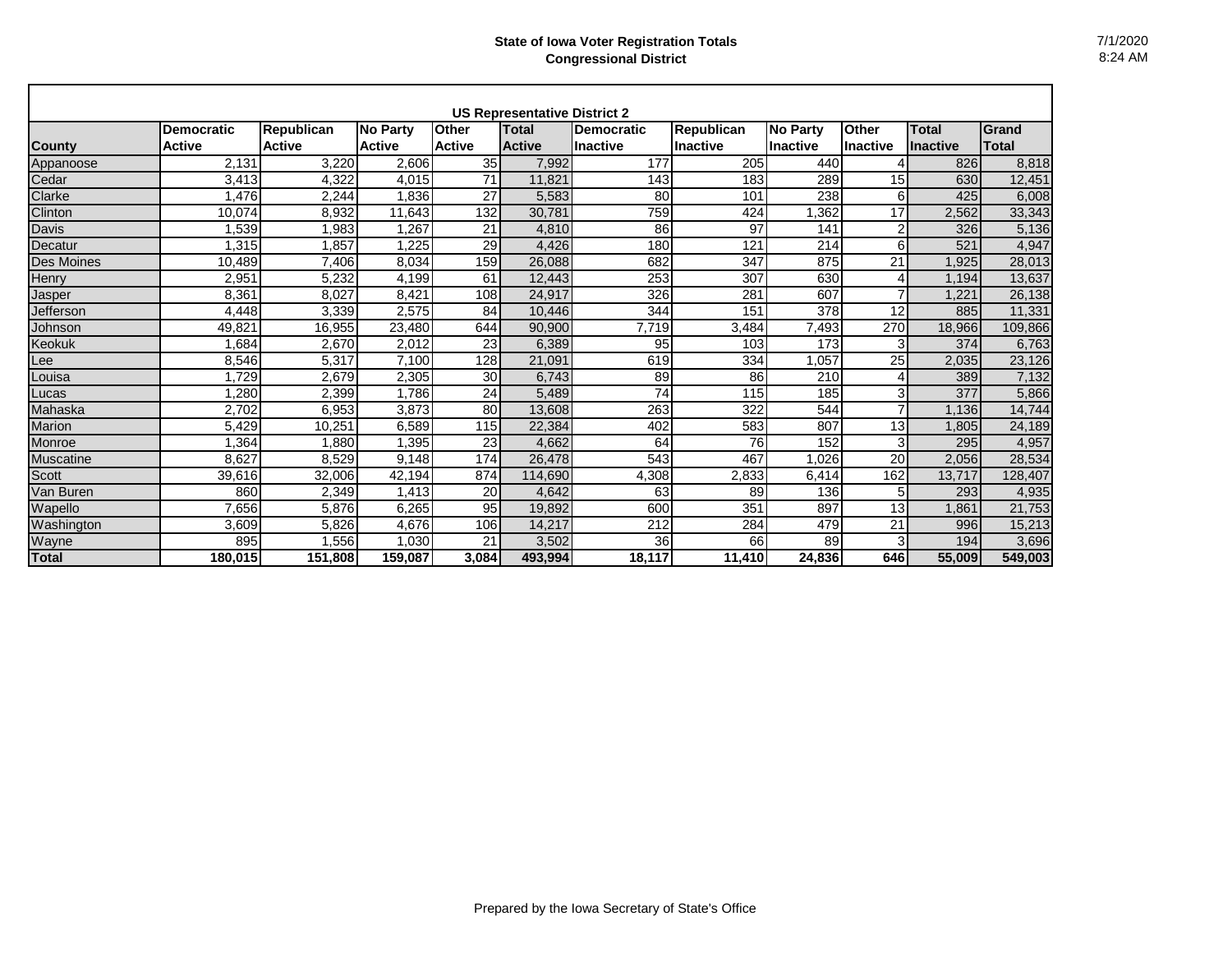|               |                   |                   |               |               | <b>US Representative District 3</b> |                   |                   |                 |           |                 |         |
|---------------|-------------------|-------------------|---------------|---------------|-------------------------------------|-------------------|-------------------|-----------------|-----------|-----------------|---------|
|               | <b>Democratic</b> | <b>Republican</b> | No Party      | <b>Other</b>  | Total                               | <b>Democratic</b> | <b>Republican</b> | <b>No Party</b> | Other     | <b>Total</b>    | Grand   |
| <b>County</b> | <b>Active</b>     | <b>Active</b>     | <b>Active</b> | <b>Active</b> | <b>Active</b>                       | Ilnactive         | Inactive          | Ilnactive       | lInactive | <b>Inactive</b> | Total   |
| Adair         | .054              | 2,133             | .834          | 21            | 5,042                               | 52                | 88                | 161             |           | 305             | 5,347   |
| Adams         | 571               | 1,091             | 954           | 9             | 2,625                               | 44                | 42                | 120             | 2         | 208             | 2,833   |
| Cass          | .669              | 4,624             | 2,639         | 40            | 8,972                               | 109               | 277               | 365             | 2         | 753             | 9,725   |
| <b>Dallas</b> | 17,912            | 20,842            | 20,094        | 441           | 59,289                              | 1,014             | A74, l            | 2,289           | 58        | 4,835           | 64,124  |
| Fremont       | 000,              | 2,587             | 1,029         | 22            | 4,638                               | 97                | 163               | 209             | 6         | 475             | 5,113   |
| Guthrie       | 1,769             | 3,045             | 2,678         | 45            | 7,537                               | 72                | 125               | 252             | 6         | 455             | 7,992   |
| Madison       | 2,782             | 4,535             | 3,418         | 72            | 10,807                              | 173               | 295               | 414             | 6         | 888             | 11,695  |
| <b>Mills</b>  | 2,085             | 5,443             | 2,512         | 98            | 10,138                              | 105               | 181               | 189             | 11        | 486             | 10,624  |
| Montgomery    | .233              | 3,670             | 1,852         | 28            | 6,783                               | 94                | 172               | 247             |           | 520             | 7,303   |
| Page          | .769              | 5,088             | 2,448         | 44            | 9,349                               | 153               | 298               | 439             | 6         | 896             | 10,245  |
| Polk          | 130,152           | 82,199            | 80,760        | 2,623         | 295,734                             | 7,695             | 4,900             | 7,510           | 325       | 20,430          | 316,164 |
| Pottawattamie | 16,926            | 22,551            | 17,480        | 597           | 57,554                              | .761              | ,690              | 2,737           | 106       | 6,294           | 63,848  |
| Ringgold      | 581               | 1,976             | 518           |               | 3,079                               | 27                | 71                | 67              |           | 166             | 3,245   |
| Taylor        | 655               | 2,001             | 1,068         | 20            | 3,744                               | 37                | 67                | 93              | 2         | 199             | 3,943   |
| Union         | 1.717             | 3,240             | 2,586         | 34            | 7,577                               | 121               | 141               | 394             | 3         | 659             | 8,236   |
| Warren        | 10,756            | 12,427            | 10,737        | 210           | 34,130                              | 566               | 718               | .066            | 33        | 2,383           | 36,513  |
| <b>Total</b>  | 192,631           | 177,452           | 152,607       | 4,308         | 526,998                             | 12,120            | 10,702            | 16,552          | 578I      | 39,952          | 566,950 |